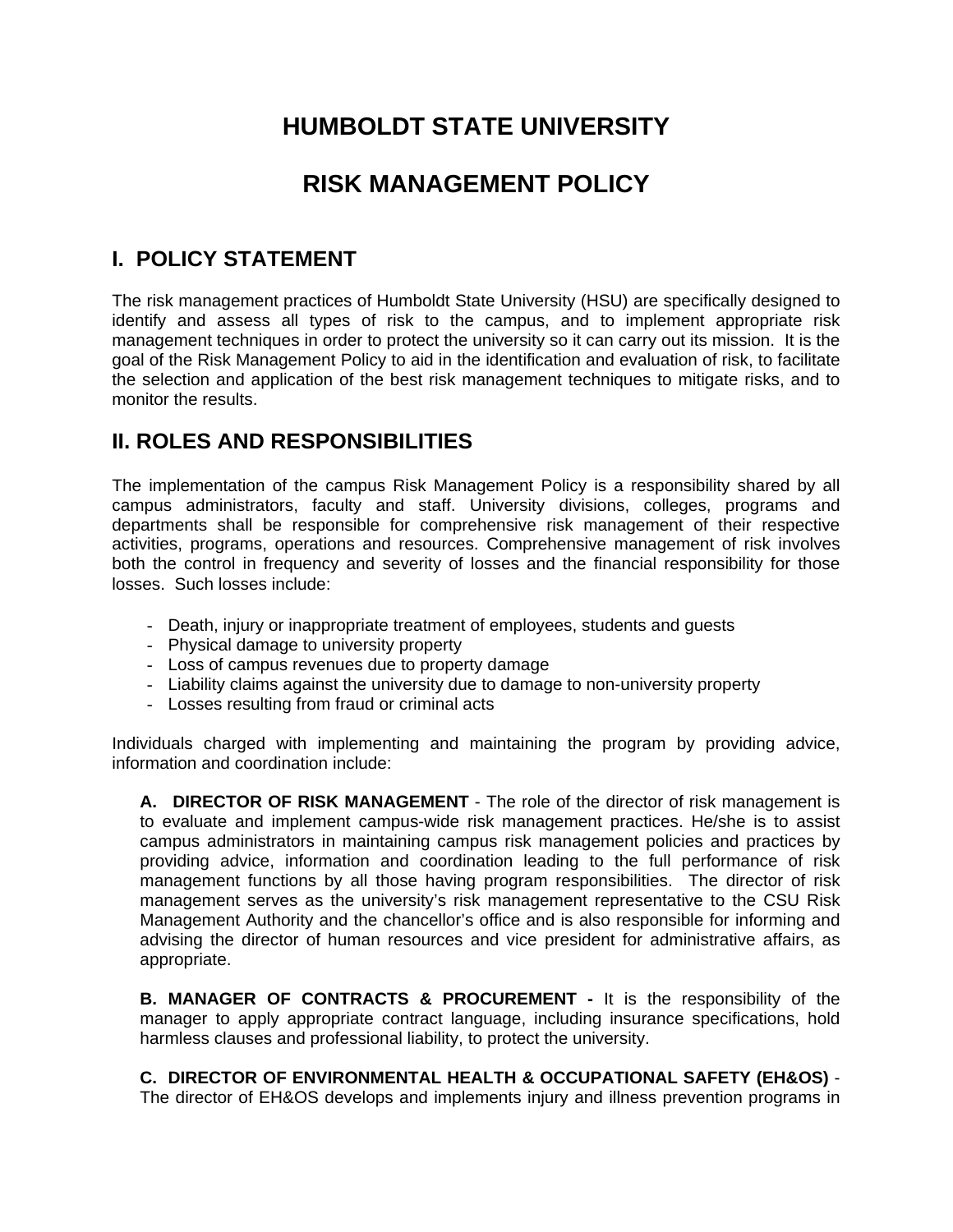compliance with various regulatory requirements. Additionally, he/she establishes standards and conducts programs that reduce the risk of environmental and/or property damage and is responsible for informing and advising the director of risk management of any significant exposure risks which may exist in regard to EH&OS program areas. (Refer to Executive Memorandum P 92-2, Campus Policy on Environmental Health Compliance and Occupational Safety)

**D. DIRECTOR OF HUMAN RESOURCES** - As chief personnel officer for non-academic staff, the director of human resources is responsible for the development and implementation of human resource policies and procedures as they pertain to equitable hiring and workers' compensation management practices. The director is likewise responsible for informing and advising the vice president for administrative affairs of any significant potential risk exposures related to human resource services.

**E. ASSOCIATE VICE PRESIDENT OF ACADEMIC PERSONNEL SERVICES** - The associate vice president of academic personnel services is responsible for the development and implementation of faculty personnel procedures. He/she is responsible for apprising the vice president for academic affairs of any potential risk exposures related to faculty personnel matters.

**F. DIRECTOR OF PUBLIC SAFETY** – The director of public safety is charged with maintaining campus safety through law enforcement. The director's primary concerns are crime prevention, the avoidance of workplace violence, and to take related measures to help ensure public and employee safety on campus. When necessary, the director involves the vice president for student affairs.

### **III. RISK MANAGEMENT**

Campus risk is managed through a process of anticipation/identification, evaluation technique selection/implementation, and program monitoring/evaluation. This management process is designed to allow the university to carry out its mission with the lowest practicable risk exposure. The aforementioned risk management administrators meet as needed to review potential risk situations and recommend appropriate action. (See **Event Planning Form.)**

**A. ANTICIPATE AND IDENTIFY RISKS** - The following methods are used to anticipate and identify risks related to the campus environment and university activities:

- Review and assess workers' compensation claims and employer's report of occupational injury or illness documents
- Schedule campus safety inspections
- Investigate accidents and near misses
- Investigate and assess reported safety hazards
- Assess campus public safety issues and crime statistics
- Review allegations of inappropriate treatment of students, faculty, staff and visitors
- Review and evaluate, as appropriate, student activities including academic field trips/projects, high hazard experiments, travel abroad, sanctioned activities, etc.
- Evaluate university contracts for construction, materials, services, etc.

All campus employees are obligated to report to their supervisor, the director of risk management, or the director of environmental health & occupational safety any situation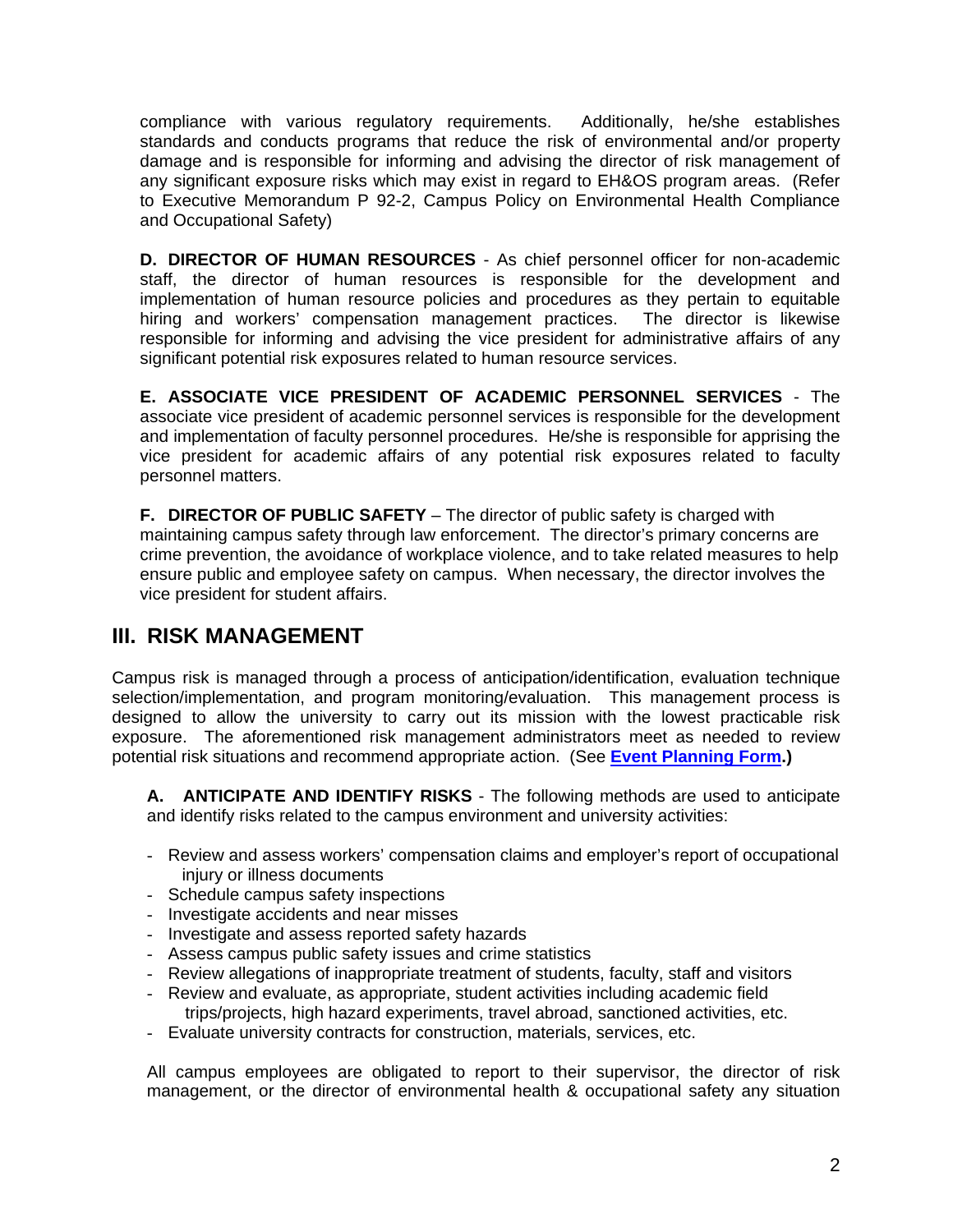that they think poses an occupational safety hazard and/or puts the campus at risk of loss.

**B. EVALUATE SERIOUSNESS** - Identified risks which pose a potentially precedentsetting, broad or major impact to the university are evaluated by the director of risk management in conjunction with other units as appropriate, based on the following criteria:

- Severity The amount of human harm or property loss that can occur
- Frequency of Exposure How often the event or activity takes place
- Predictability The ability to anticipate losses associated with specific activities or conditions
- Probability The actuarial chance of a loss

**In order to select the most practicable method of reducing exposure, the director of risk management further assesses risks, taking into consideration cost implications and realized benefits associated with the activity.** Identified risks which pose a narrow and/or case-specific impact will be evaluated by the applicable administrative unit, e.g., Environmental Health & Occupational Safety, Public Safety, etc., for the determination of priority and appropriate control or mitigation measures.

**C. IDENTIFY/IMPLEMENT RISK CONTROL TECHNIQUE** - The responsibility of identifying and implementing the control measure(s) is that of the department that controls or generates the activity presenting the risk exposure. The liability exposure the campus and the CSU face for those activities linked to the mission of the CSU can be mitigated in a variety of ways including but not limited to:

- Transferring risk through third party waivers, hold harmless agreements, vendor contracting or by purchasing personal liability, health, travel and life insurance
- Reviewing and recommending specifications for insurance purchases for the university
- Preventing/controlling risks through staff training and supervision
- Implementing internal controls
- Redesigning processes and systems
- Monitoring health and safety compliance
- Conducting internal audits

Based on the above criteria and assessment, the director of risk management and/or the applicable unit determine the method of control that provides the most effective means of risk reduction without compromising the mission of the university. The general types of suitable control techniques used include:

- Avoidance
- Loss prevention and reduction
- Risk transfer

**D. MONITOR AND EVALUATE RESULTS -** Upon implementation of the best risk management technique or combination of techniques, monitoring and evaluating the effectiveness and efficiency of the technique will be done to determine appropriateness and whether any changes and/or modifications of techniques should be made.

The director of risk management continually reviews the campus policy and monitors campus activities to insure that the goals of the Risk Management Policy are achieved. An annual review of occupational injury and illness summary reports, property/personal injury